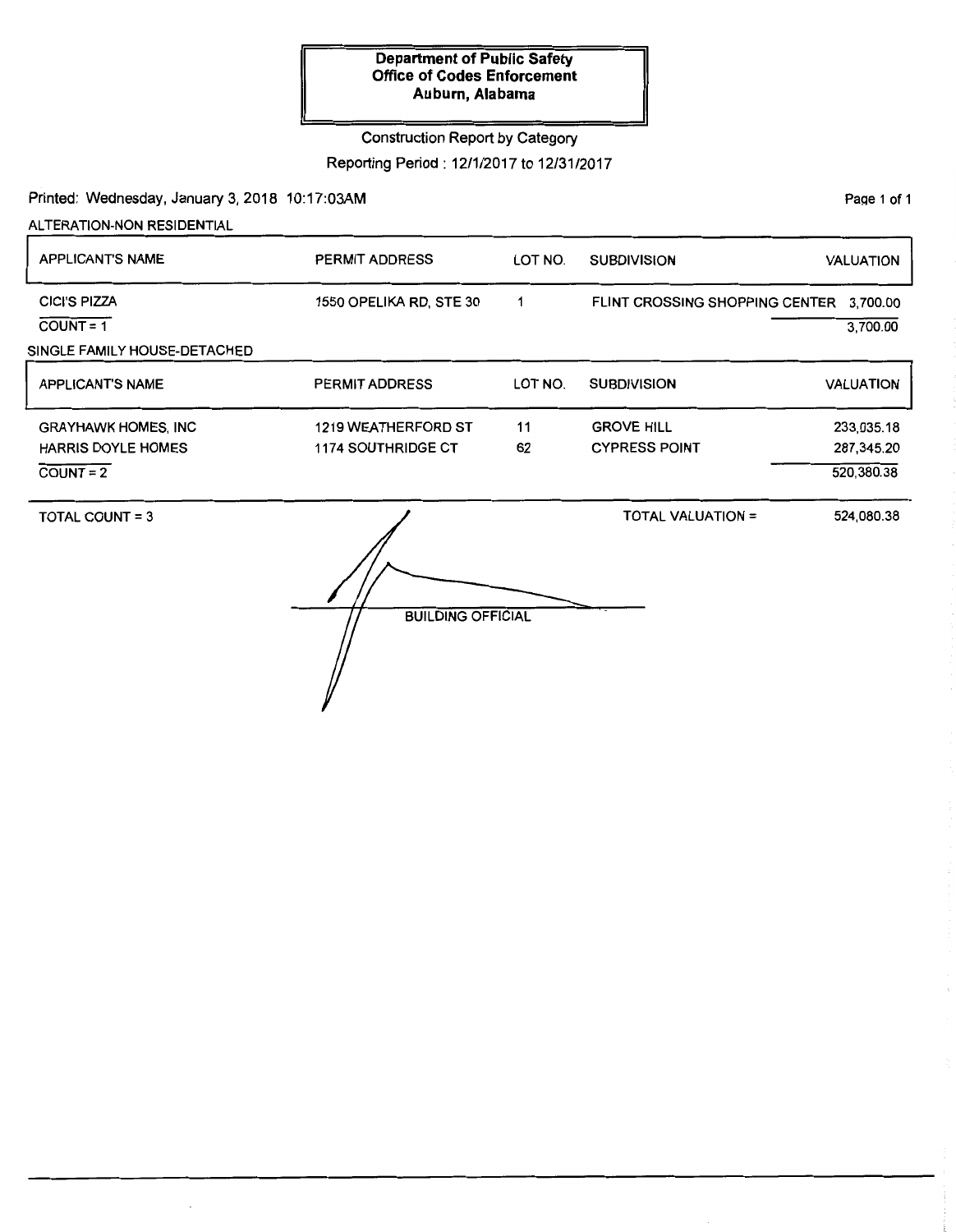#### **Department of Public Safety Office of Codes Enforcement Auburn, Alabama**

### Construction Permits Issued With Valuation Report

Reporting Period : December 2017

# PrintedFriday, January 5, 2018 9:36:04AM **Page 1 of 1** Page 1 of 1

| CATEGORY                       | <b>DEC</b><br>2017 | \$ VALUE   | <b>DEC</b><br>2016 | \$ VALUE      | JAN-DEC<br>2017 | \$ VALUE       | JAN-DEC<br>2016 | \$ VALUE       |
|--------------------------------|--------------------|------------|--------------------|---------------|-----------------|----------------|-----------------|----------------|
| <b>ACCESSORY BUILDING</b>      | 0                  | 0.00       | $\overline{2}$     | 11,252.00     | 31              | 785,157.10     | 38              | 1,005,336.42   |
| ADDITION-NON RESIDENTIAL       | 0                  | 0.00       | 1                  | 60,000.00     | 5               | 1,599,500.00   | 11              | 5.170.102.00   |
| ADDITION-RESID-GARAGE-CARPORT  | 0                  | 0.00       | 0                  | 0.00          | 3               | 74.399.00      | 8               | 234,304.70     |
| ADDITION-RESIDENTIAL           | 0                  | 0.00       | 4                  | 193.000.00    | 44              | 3.701.899.29   | 46              | 2,885,431.63   |
| ALTERATION-NON RESIDENTIAL     | 1                  | 3,700.00   | 5                  | 265,285.00    | 58              | 7,344,284.01   | 60              | 9,669,584.71   |
| ALTERATION-RESIDENTIAL         | 0                  | 0.00       | 8                  | 255,146.58    | 110             | 3,609,247.08   | 117             | 3,636,014.84   |
| AMUSEMENT/SOCIAL/RECREATIONAL  | 0                  | 0.00       | 1                  | 48,500.00     | 27              | 1,382,870.00   | 22              | 1,311,900.00   |
| FIVE OR MORE FAMILY BUILDING   | 0                  | 0.00       | 0                  | 0.00          | з               | 94,127,413.00  | 5               | 12,812,355.79  |
| HOTEL/MOTEL/TOURIST CABIN      | 0                  | 0.00       | 0                  | 0.00          | 1               | 6,160,000.00   | 0               | 0.00           |
| <b>INDUSTRIAL</b>              | 0                  | 0.00       | 0                  | 0.00          | 1               | 4,771,110.00   | 1               | 3,555,705.00   |
| OFFICE/BANK/PROFESSIONAL       | 0                  | 0.00       | 0                  | 0.00          | 9               | 8,309,617.71   | 5               | 8,952,650.00   |
| OTHER NON-HOUSEKEEPING SHELTER | 0                  | 0.00       | 0                  | 0.00          | 2               | 444,237.00     | 1               | 394,900.00     |
| ROOFING- NON RESIDENTIAL       | 0                  | 0.00       | 2                  | 21,685.00     | 3               | 48,939.00      | 9               | 422,017.00     |
| ROOFING-RESIDENTIAL            | 0                  | 0.00       | 20                 | 166,461.43    | 148             | 1,315,892.93   | 198             | 1,641,858.14   |
| SCHOOL/OTHER EDUCATIONAL       | 0                  | 0.00       | 0                  | 0.00          | 1               | 1,959,936.00   | 0               | 0.00           |
| SINGLE FAMILY HOUSE-ATTACHED   | 0                  | 0.00       | 9                  | 1,404,226.17  | 45              | 8,539,771.62   | 30              | 5,848,648.87   |
| SINGLE FAMILY HOUSE-DETACHED   | 2                  | 520,380.38 | 34                 | 10,319,479.47 | 439             | 137,666,648.60 | 465             | 136,870,886.05 |
| STORE/CUSTOMER SERVICE         | 0                  | 0.00       | 1                  | 850,000.00    | 5               | 5,381,877.20   | 4               | 2,753,480.62   |
| STRUCTURE OTHER THAN BUILDING  | 0                  | 0.00       | 0                  | 0.00          | 5               | 306,700.00     | з               | 196,605.00     |
| THREE-FOUR FAMILY BUILDING     | 0                  | 0.00       | 0                  | 0.00          | 4               | 734,668.60     | 0               | 0.00           |
| <b>TWO-FAMILY BUILDING</b>     | 0                  | 0.00       | 0                  | 0.00          | 22              | 4,403,435.47   | 8               | 1,154,000.00   |
|                                | <b>TOTALS</b><br>3 | 524,080.38 | 87                 | 13,595,035.65 | 966             | 292,667,603.61 | 1,031           | 198,515,780.77 |

**BUILDING OFFICIAL**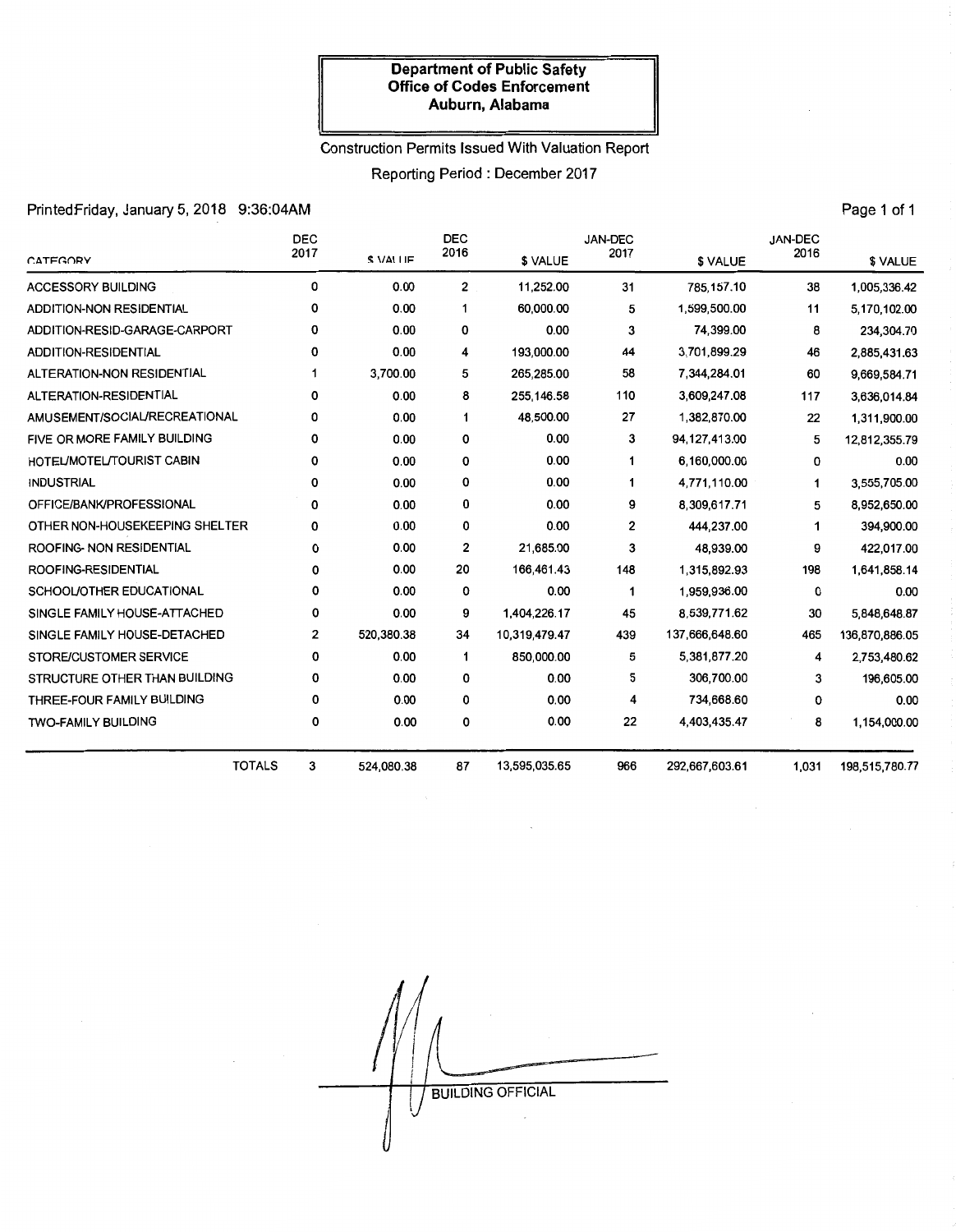

# **Public Safety - Codes**

### **For the Period: 12/1 /2017 To 12/31/2017**

### **Total Count: 56**

**Total Valuation: \$14,080,908. 78** 

#### ACCESSORY BUILDING

| <b>Applicant's Name</b>         | <b>Permit Address</b>    |        | Lot No. Subdivision | Valuation    |
|---------------------------------|--------------------------|--------|---------------------|--------------|
| Ron H Smith                     | 735 HEARD AV             | 10     |                     | \$14,000.00  |
| <b>MOORE'S CONSTRUCTION LLC</b> | 563 S COLLEGE ST         | $11-A$ |                     | \$75,000.00  |
| <b>PATSY YOUNG</b>              | 3010 HAMILTON RD         |        |                     | \$8,555.76   |
| WHEELES CONSTRUCTION LLC        | <b>237 PEPPERWOOD TR</b> | 2      |                     | \$20,000.00  |
| <b>MICHAEL WOOTEN</b>           | 2116 WHITE OAK LN        | 8Α     |                     | \$7,260.00   |
| <b>GRACE DEVELOPMENTS LLC</b>   | 676 JENNIFER DR          | 39     |                     | \$50,000.00  |
| Count = $6$                     |                          |        |                     | \$174,815,76 |

#### ADDITION - NON RESIDENTIAL

| <b>Applicant's Name</b>                        | <b>Permit Address</b>       | Lot No. Subdivision | Valuation      |
|------------------------------------------------|-----------------------------|---------------------|----------------|
| <b>J A LETT CONSTRUCTION</b><br><b>COMPANY</b> | <b>1675 E UNIVERSITY DR</b> |                     | \$1,116,117.00 |
| Count = $1$                                    |                             |                     | \$1,116,117.00 |

#### ADDITION - RESIDENTIAL

| <b>Applicant's Name</b>                       | <b>Permit Address</b> |           | Lot No. Subdivision | Valuation   |
|-----------------------------------------------|-----------------------|-----------|---------------------|-------------|
| <b>Ethel David</b>                            | 315 WILLIAMS AV       |           |                     | \$18,000.00 |
| PYTHOGE, LLC                                  | 931 S GAY ST          |           |                     | \$50,000.00 |
| <b>NOLIN FENCE AND DECK</b><br><b>COMPANY</b> | <b>1359 BURKE LN</b>  | 43a       |                     | \$9.750.00  |
| <b>BILL HERREN CONSTRUCTION</b>               | <b>1406 FISK CT</b>   | $204 - A$ |                     | \$15,000.00 |
| Count = $4$                                   |                       |           |                     | \$92.750.00 |

Count =  $4$ 

#### ALTERATION - NON RESIDENTIAL

| <b>Applicant's Name</b>                     | <b>Permit Address</b>                  |           | Lot No. Subdivision | Valuation    |
|---------------------------------------------|----------------------------------------|-----------|---------------------|--------------|
| <b>MODERN QUALITY</b><br>CONSTRUCTION, INC. | 1550 OPELIKA RD                        |           |                     | \$32,000.00  |
| <b>J &amp; L CONTRACTORS INC</b>            | <b>1673 SHUG JORDAN</b><br><b>PKWY</b> | $A-B-1-B$ |                     | \$100,000.00 |
| Count = $2$                                 |                                        |           |                     | \$132,000.00 |

1/3/2018

1of5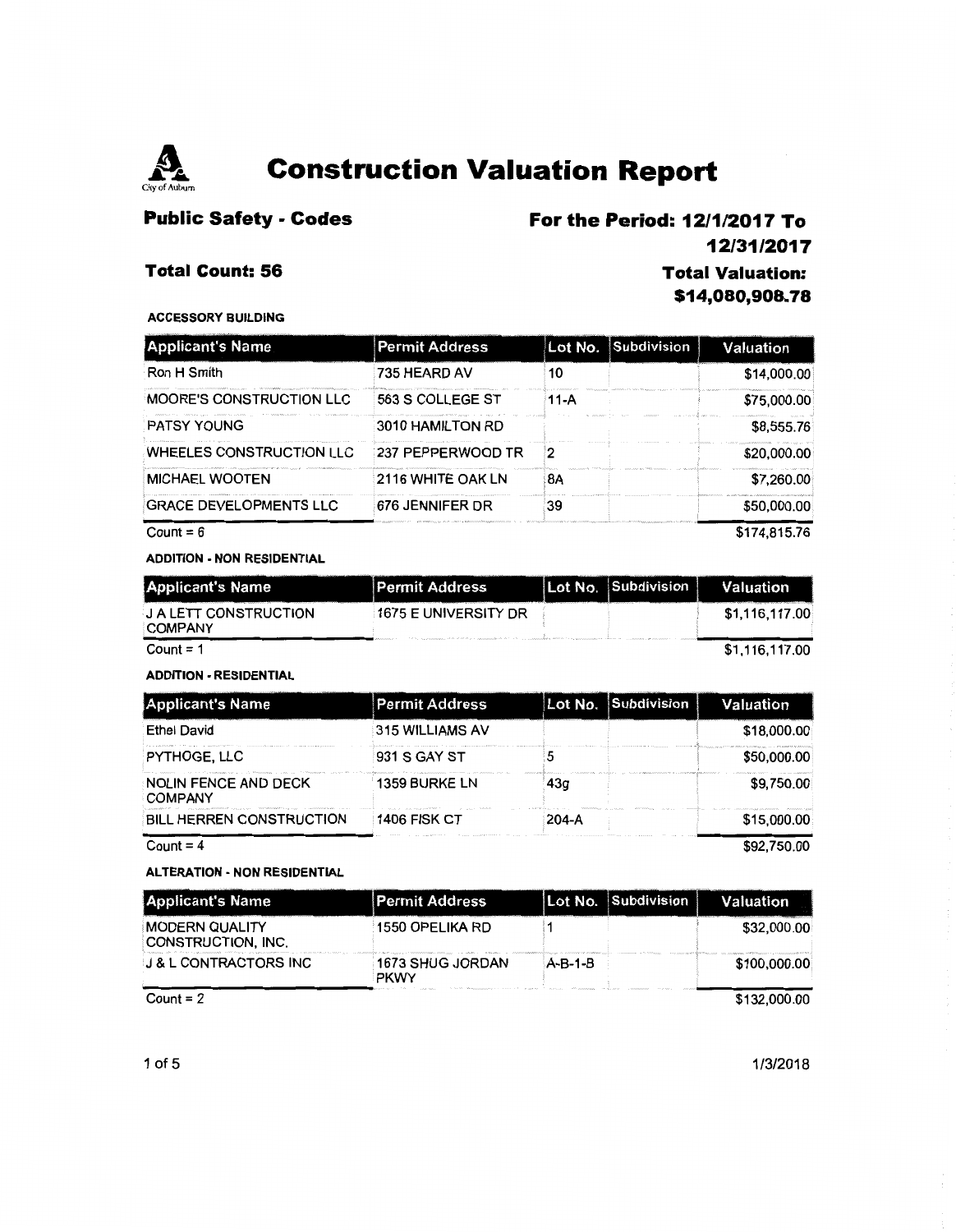

# **Public Safety - Codes**

### **For the Period: 12/1 /2017 To 12/31/2017**

#### **ALTERATION - RESIDENTIAL**

| <b>Applicant's Name</b>    | <b>Permit Address</b> | Lot No. | Subdivision | Valuation    |
|----------------------------|-----------------------|---------|-------------|--------------|
| Mike Edwards               | 2000 HUMMINGBIRD LN   | 59      |             | \$3,000.00   |
| <b>PYTHOGE, LLC</b>        | 550 HUDSON TER        | 6       |             | \$70,000.00  |
| <b>HOLLAND HOMES LIC</b>   | 1412 JOANNA CT        | 12      |             | \$36,571.00  |
| DAVID LANGSTON             | 521 HAMILTON HILLS DR |         |             | \$9,900.00   |
| <b>HOLLAND HOMES LLC</b>   | 703 HIGHLAND RD       | 83      |             | \$8,935.00   |
| MICHAEL ALLEN HOMES INC    | 2178 WELCH CRSG       | 66      |             | \$48,018.45  |
| <b>HUNTER CONSTRUCTION</b> | 895 STANTON DR        | 4A      |             | \$15,000.00  |
| Count = $7$                |                       |         |             | \$191.424.45 |

AMUSEMENT/SOCIAURECREATIONA L

| <b>Applicant's Name</b> | <b>Permit Address</b> | Lot No. Subdivision | Valuation   |
|-------------------------|-----------------------|---------------------|-------------|
| Hughes Pool Inc         | 3831 WIMBERLY RD      |                     | \$23.215.00 |
| Count = $1$             |                       |                     | \$23.215.00 |

#### CHURCH/OTHER RELIGIOUS

| <b>LOCATION</b>         |                       |                     |            |
|-------------------------|-----------------------|---------------------|------------|
| <b>Applicant's Name</b> | <b>Permit Address</b> | Lot No. Subdivision | Valuation  |
| Paul Stith              | 1345 ANNALUE DR       |                     | \$1,100.00 |
| Count = $1$             |                       |                     | \$1,100.00 |

HOTEUMOTEUTOURIST CABIN

| <b>Applicant's Name</b>               | <b>Permit Address</b> | Lot No. Subdivision | Valuation      |
|---------------------------------------|-----------------------|---------------------|----------------|
| MONTGOMERY MARTIN<br>CONTRACTORS. LLC | <b>201 S GAY ST</b>   |                     | \$2,890,000.00 |
| Count = $1$                           |                       |                     | \$2,890,000.00 |

#### INDUSTRIAL

| <b>Applicant's Name</b>    | <b>Permit Address</b> |       | Lot No. Subdivision | Valuation    |
|----------------------------|-----------------------|-------|---------------------|--------------|
| <b>HBS INC</b>             | 351 INDUSTRY DR       | $2-M$ |                     | \$298,000.00 |
| <b>TNS CONTRACTING LLC</b> | 2550 INNOVATION DR    |       |                     | \$37,000.00  |
| Count = $2$                |                       |       |                     | \$335,000.00 |

1/3/2018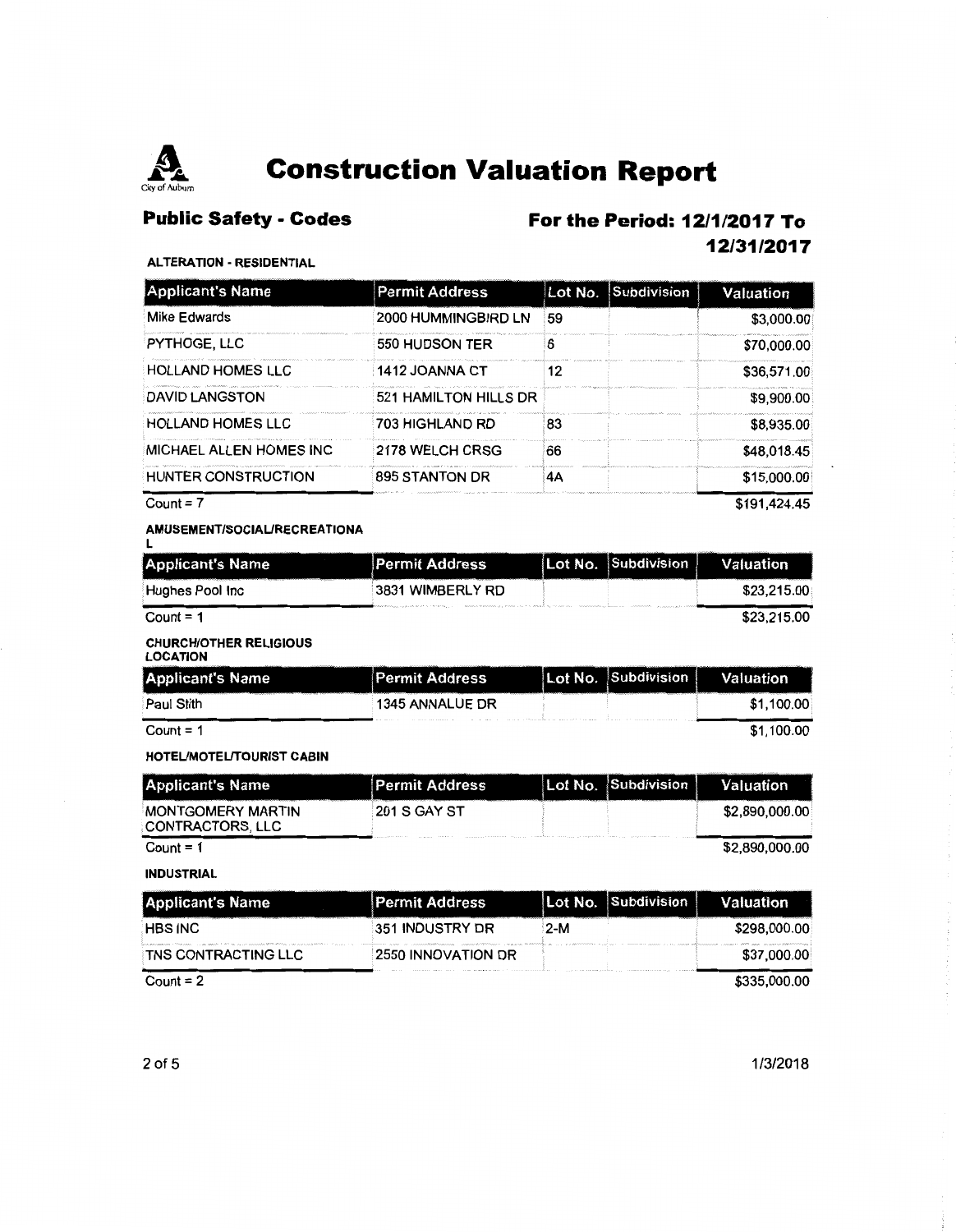

# **Public Safety - Codes**

# **For the Period: 12/1 /2017 To**

**12/31/2017** 

#### PUBLIC WORKS/UTILITIES

| <b>Applicant's Name</b>                          | <b>Permit Address</b> | Lot No. Subdivision | Valuation    |
|--------------------------------------------------|-----------------------|---------------------|--------------|
| <b>HUDMON CONSTRUCTION</b><br><b>COMPANY INC</b> | 1501 W SAMFORD AV     |                     | \$260,000.00 |
| Count = $1$                                      |                       |                     | \$260,000,00 |

Count= 1

#### SINGLE FAMILY HOUSE - DETACHED

| <b>Applicant's Name</b>                                     | <b>Permit Address</b>           | Subdivision<br>Lot No. | Valuation    |
|-------------------------------------------------------------|---------------------------------|------------------------|--------------|
| <b>HAYLEY - FREEMAN</b><br><b>CONSTRUCTION</b>              | <b>1089 RUNNINGVINE LN</b>      | 17                     | \$172,120.00 |
| <b>SIMS &amp; COMPANY LLC</b>                               | 2216 HERITAGE RIDGE<br>LN       | 45                     | \$333,873.47 |
| <b>HOLLAND HOMES LLC</b>                                    | 2863 BUD BLACK RD               | 2                      | \$230,345.24 |
| WHEELES CONSTRUCTION LLC                                    | <b>655 CHADWICK LN</b>          |                        | \$277,000.00 |
| HOMESTEAD RESIDENTIAL INC                                   | 252 FLAGSTONE PL                | 68                     | \$307,747.19 |
| STONE MARTIN BUILDERS LLC                                   | 2182 WATTS WAY                  | 97                     | \$414,005.98 |
| LANDMARK PROPERTIES, LLC                                    | 735 KARLEE CT                   | <b>9A</b>              | \$319,697.32 |
| <b>HUGHSTON HOMES INC</b>                                   | 934 WEST RICHLAND<br><b>CIR</b> | 41                     | \$258,718.31 |
| STONE MARTIN BUILDERS LLC                                   | 769 MONROE DR                   | 13                     | \$401,149.65 |
| STONE MARTIN BUILDERS LLC                                   | 766 MONROE DR                   | 20                     | \$363,826.27 |
| ELITE HOMES OF EAST ALABAMA, 134 COACHMANS DR<br><b>LLC</b> |                                 | 45A                    | \$306,816.49 |
| <b>HUGHSTON HOMES INC</b>                                   | 976 WEST RICHLAND<br><b>CIR</b> | 50                     | \$361,272.86 |
| Scott McNay                                                 | 8275 LIGHTFOOT CT               | 53                     | \$258,880.36 |
| INNOVATIVE CONSTRUCTION<br><b>SERVICES LLC</b>              | <b>134 CAROLINA CT</b>          | 38                     | \$679,640.00 |
| LANDMARK PROPERTIES, LLC                                    | 1613 CLUB CREEK DR              | 131                    | \$400,000.00 |
| <b>STONE MARTIN BUILDERS LLC</b>                            | 773 MONROE DR                   | 11                     | \$474,420.21 |
| HUGHSTON HOMES INC                                          | 980 WEST RICHLAND<br><b>CIR</b> | 51                     | \$303,255.00 |
| HOMESTEAD RESIDENTIAL INC                                   | 1008 FALCONER DR                | 164                    | \$287,803.64 |
| <b>HUGHSTON HOMES INC</b>                                   | 972 WEST RICHLAND<br><b>CIR</b> | 49                     | \$303,255.00 |
| <b>HARPER HOMES INC</b>                                     | 2441 MIMMS LN                   | 48                     | \$249,366.64 |

3 of 5 1/3/2018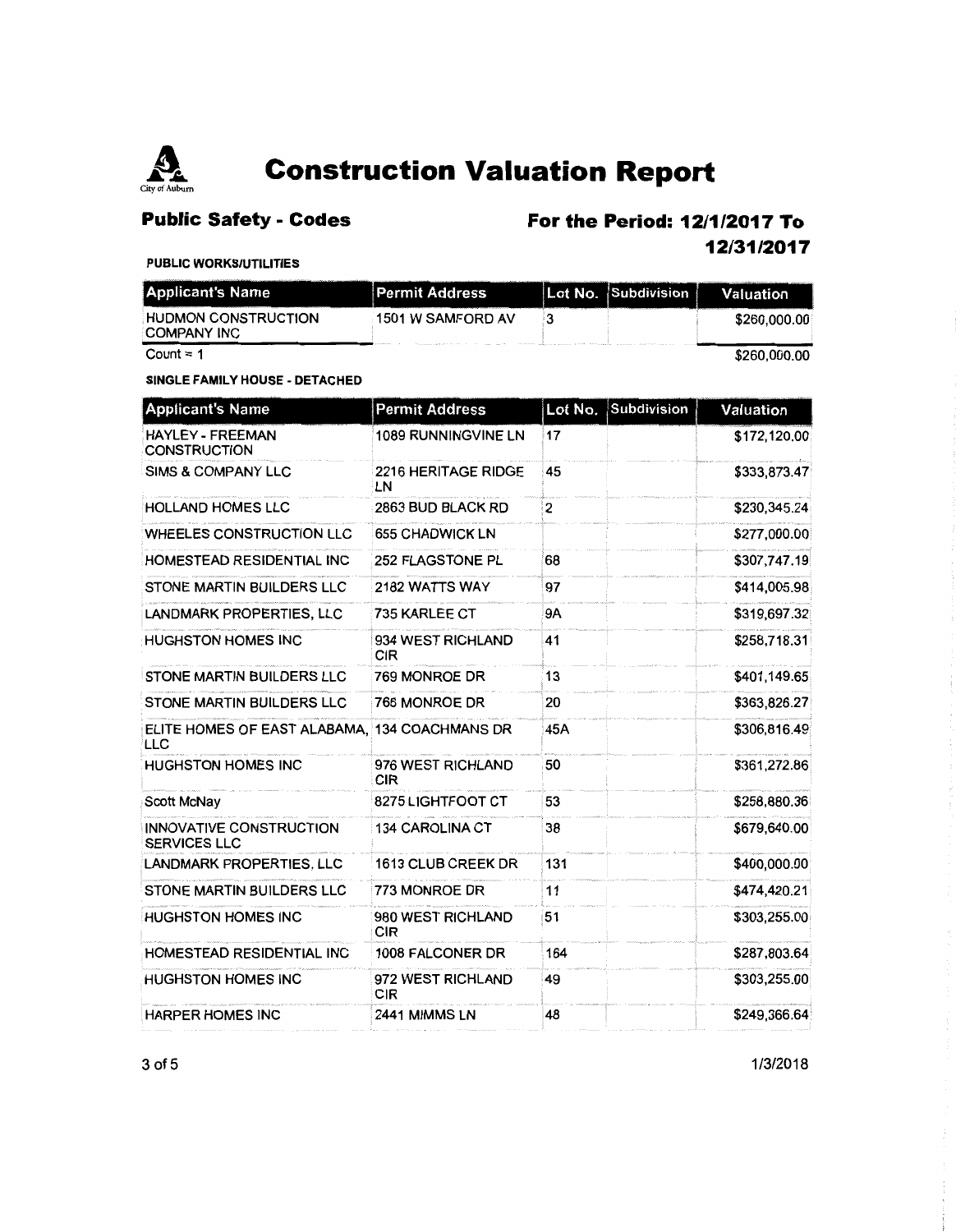

# Public Safety - Codes For the Period: 12/1/2017 To

|                                 |                           |     | 12/31/2017   |
|---------------------------------|---------------------------|-----|--------------|
| <b>HUGHSTON HOMES INC</b>       | 984 WEST RICHLAND<br>CIR. | 52  | \$285,386.63 |
| <b>LAGASSE CONSTRUCTION</b>     | 356 FRAZIER ST            |     | \$216,737.23 |
| <b>GRAYHAWK HOMES INC</b>       | 1223 WEATHERFORD ST 10    |     | \$257,464.70 |
| <b>WHEELES CONSTRUCTION LLC</b> | 7680 STONEWALL RD         | 12A | \$385,000.00 |
| <b>TOLAND CONSTRUCTION</b>      | 2388 RUTLAND RD           | 264 | \$262,840.17 |
| STONE MARTIN BUILDERS LLC       | 2190 WATTS WAY            | 96  | \$401,149.65 |
| <b>GRAYHAWK HOMES INC</b>       | 1215 WEATHERFORD ST 12    |     | \$257,714.56 |
| Count = $27$                    | \$8.769.486.57            |     |              |

**STORE/CUSTOMER SERVICE** 

| <b>Applicant's Name</b>                                 | <b>Permit Address</b> |    | Lot No. Subdivision | Valuation   |
|---------------------------------------------------------|-----------------------|----|---------------------|-------------|
| Gemini Construction                                     | 1627 OPELIKA RD       |    |                     | \$40,000.00 |
| <b>JALETT CONSTRUCTION</b><br><b>COMPANY</b>            | 2140 E UNIVERSITY DR  | 4Α |                     | \$45,000.00 |
| <b>SCOTT BARNES DEVELOPMENT</b><br>AND CONSTRUCTION LLC | 220 N COLLEGE ST      |    |                     | \$10,000.00 |
|                                                         |                       |    |                     | $A - A - A$ |

Count =  $3$ 

\$95,000.00

| 12/1/2017 To |              |
|--------------|--------------|
|              | \$ Value     |
| 6            | 174,815.76   |
|              | 1,116,117.00 |
| 4            | 92,750.00    |
| 2            | 132.000.00   |
|              | 191,424.45   |
|              | 23,215.00    |
|              | 1,100.00     |
|              | 2,890,000.00 |
| 2            | 335,000.00   |
|              | 260,000.00   |
| 27           | 8.769.486.57 |
|              | 12/31/2017   |

1/3/2018